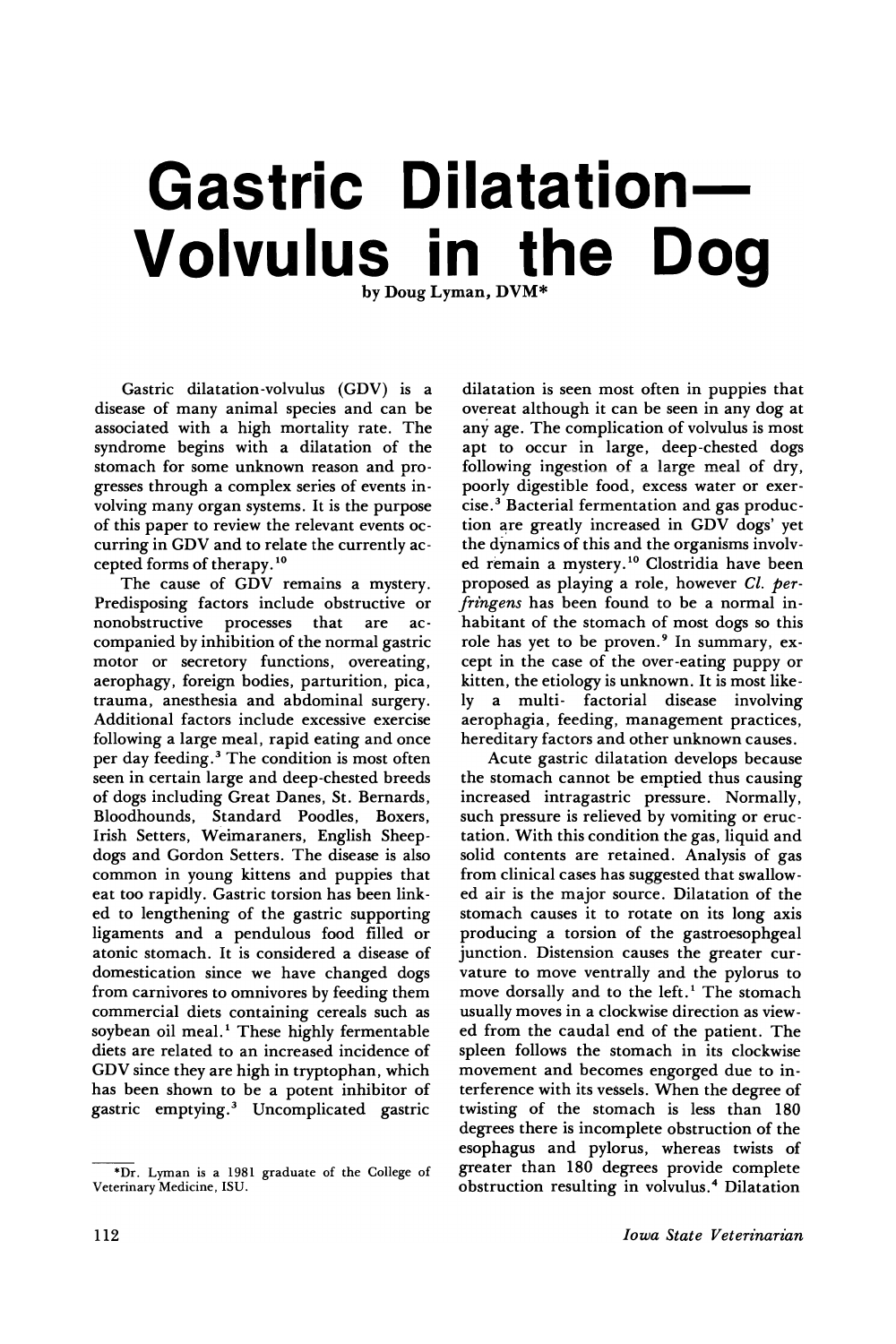and volvulus initiate a series of events that ultimately leads to shock. Most notably, the dilated stomach occludes circulation through the portal system and caudal vena cava resulting in hypovolemic shock. Shock is probably also produced by peptides with vasoactiye and myocardial depressant effects. The peptides result from pancreatic ischemia which stimulates the release of lysosomal enzymes. These act on plasma proteins to produce the peptides. As blood pressure falls and abdominal perfusion decreases, gut motility slows or ceases, resulting in the production and absorption of endotoxins which further contribute to shock. The reduced cardiac output, hypoxemia and effects of the toxic peptides contribute to myocardial ischemia and hypoxia-producing cardiac arrhythmias that can be fatal. This state of hypoxia, venous stasis and endotoxemia also can lead to DIC which causes platelet aggregation and a depletion of clotting factors thus predisposing the dog to hemorrhage. As gastric dilatation progresses and intragastric pressure increases, venous drainage from the stomach is decreased. This stasis quickly leads to mucosal anoxia resulting in hemorrhage and edema, which, if left unrelieved, could ultimately lead to gastric rupture. <sup>1</sup>

Diagnosis of GDV is generally made on the basis of clinical exam but clinical pathology and radiology are also important to assess the overall condition of the patient. Each of these aspects will be examined separately.

## *Clinical exam*

Cranial abdominal distension to the left, right or both sides is the most prominent sign.2 The animal becomes restless and retches. Frequent attempts to vomit are usually unproductive. If vomition occurs, the distension will be corrected. Excessive salivation commences and the animal often shows signs of pain upon abdominal palpation. As the syndrome progresses, the dog may become reluctant to move and may assume a sawhorse stance with its mouth open, grunting in pain. The breathing is shallow and rapid due to decreased tidal volume caused by the encroachment of the enlarged stomach on the lungs. The mucus membranes are pale and capillary perfusion time is slow. The temperature becomes subnormal as shock increases. Eventual collapse and death are imminent with a total course of less than eight hours being possible. A reasonably good clinical diagnosis can be made based on the following triad of signs: 1) retching with unproductive vomiting, 2) tympany and a rapidly enlarging abdomen, 3) inability to pass a stomach tube (if volvulus is present). $3$ 

## *Clinical pathology*

Some findings might include the following:

- 1. Increased PCV and plasma protein due to loss of fluid into the stomach.
- 2. Metabolic acidosis due to buildup of organic acids, especially lactate.
- 3. Increased SGPT (moderate) due to passive congestion causing hepatic necrosis.
- 4. Slightly increased BUN and creatinine due to decreased renal perfusion.
- 5. No significant electrolyte changes except that plasma potassium can increase up to 2x within 2 hours following decompression.<sup>1</sup>

### *Radiology*

Radiology is rarely necessary to diagnose acute GDV, but it is important in differentiating simple dilatation from volvulus. It should be noted that this is not always an easy task because the gastric distension tends to confuse the shapes and positions of abdominal structures. <sup>4</sup> It should also be noted that volvulus or splenic torsion can remain after decompression. Therefore, it is necessary that all dogs not requiring a celiotomy be radiographed following decompression. Some dogs will eat and bloat only indespite having persistent volvulus.<sup>1</sup>

### *Rule Outs and Treatment*

A differential diagnosis should include the following:

- 1. Acute pancreatitis-this usually shows productive vomition without bloat.
- 2. Intestinal problems-(intussusception, volvulus, obstruction) these are generally less painful than GDV.
- 3. Acute gastritis and foreign bodies-these are also less severe with excessive vomition.
- 4. Pyloric malfunction, especially with dilatation in small breeds-this may indicate pylorospasm, stenosis or neoplasia. <sup>4</sup>

Treatment of GDV is divided into three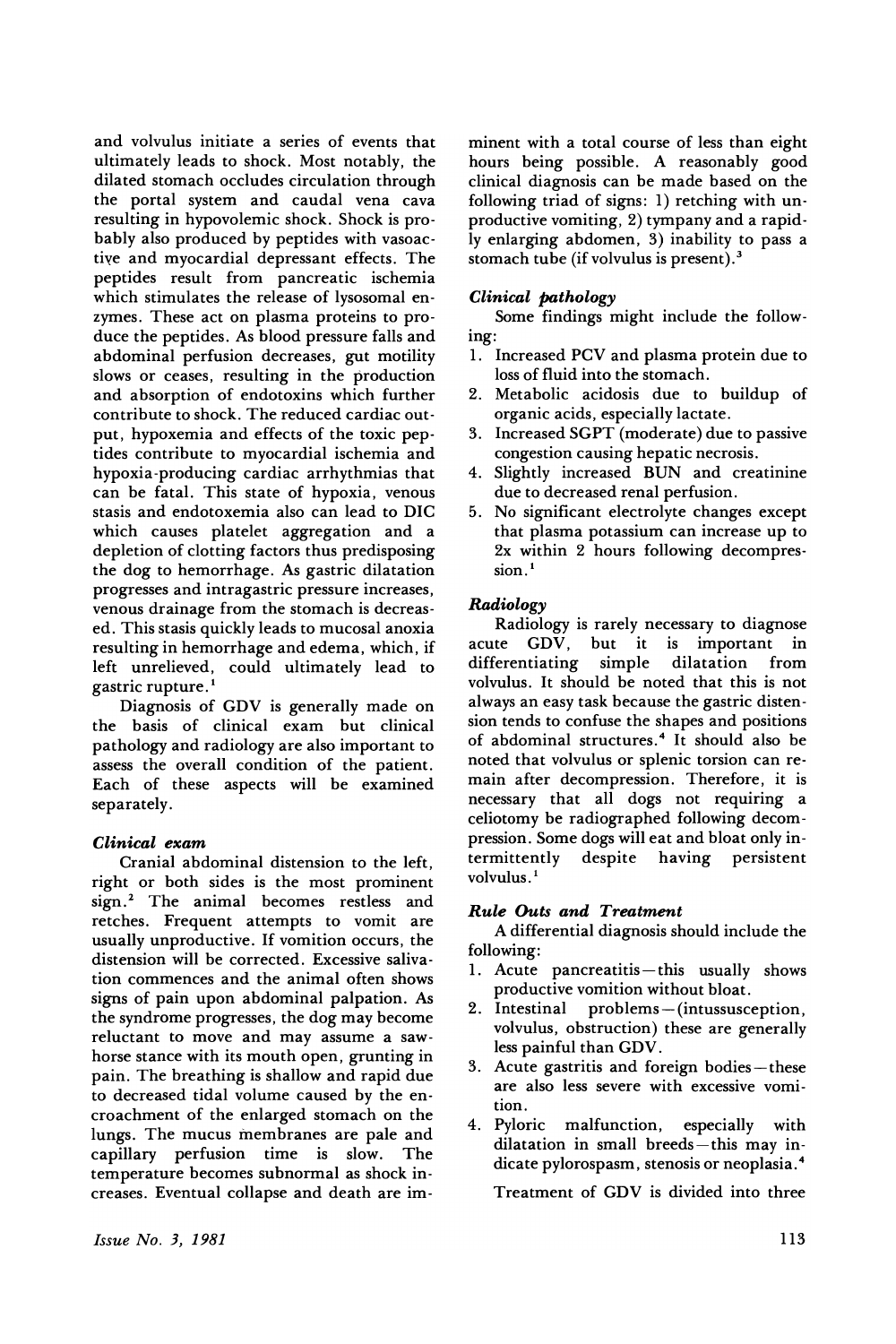categories: shock therapy, decompression and definitive surgical correction.

- 1. Shock therapy: This should include intravenous fluids, corticosteroids and antibiotics, each of which will be discussed separately.
	- a IV fluids-an immediate goal of treatment is to improve cardiovascular function by rapid administration of fluids. Lactated Ringers should be given at a rate of up to one blood volume (40  $cc/lb$ ) in the first hour.<sup>5</sup> This should increase venous return and lessen vascular stasis in capillaries. Plasma bicarbonate deficits up to 5-15 mEq/l can be expected.<sup>1</sup> Bicarbonate should be given at a rate of 1-2 mEq/lb to correct this deficit.<sup>5</sup> If mild hyperkalemia is a problem, as it is in experimental models, it should be resolved by the bicarbonate which will increase blood pH and drive potassium intracellularly.<sup>1</sup>
	- b. Corticosteroids-bolus injections of glucocorticoids should be given to help increase cardiac output, stabilize lysosomal membranes and decrease the body's reaction to while increasing the clearance of endotoxins.<sup>5</sup> It is recommended that Azium<sup>a</sup> be given at lmg/lb IV and Solu-Delta-Cortef<sup>b</sup> at 5-10 mg/lb. The Azium should take effect about the time the Solu-Delta-Cortef is wearing off. <sup>4</sup>
	- c. Antibiotics-an aqueous antibiotic should be used to help control both aerobic and anaerobic bacteria that are absorbed from the gastrointestinal tract and may be producing endotoxin. The drug of choice is chloramphenicol at  $25$  mg/lb IV.<sup>1</sup>
	- d. Lidocaine hydrochloride is given at 4 mg/kg initially and 25-50 mg/kg/min to control any cardiac arrhythmias that may develop.<sup>1</sup>
	- e. If necessary, DIC is treated with heparin at 50-150 units/kg every 4-6 hours.<sup>1</sup>
- 2. Decompression: Once shock therapy has been instituted, efforts should be made toward relieving the gastric dilatation. This can be accomplished by several methods. Ideally, the chosen method should not add to the respiratory or cardiovascular insults, should be rapidly performed, should avoid peritoneal con-

tamination and should allow for ongoing relief of the problem.<sup>7</sup> Of the following procedures, only gastrostomy seems to meet these criteria. At this point, some attention should be given to anesthetic considerations, which can be critical in a shocky animal. Since the heart may be very sensitive to arrhythmias one should be wary of gas and barbiturate anesthetics. Nitrous oxide is definitely contraindicated as it increases the distension of gas pockets in the gastrointestinal tract.<sup>6</sup> If general anesthetics are required, tracheal intubation and assisted ventilation are essential. One should also consider monitoring the EKG. If sedatives are required, it is critical to choose those that cause the least respiratory depression.<sup>7</sup> In light of all this, it becomes apparent that the ideal situation would involve the use of a local anesthetic only, which is often possible since the animal is usually depressed.

- a. Gastric intubation-this involves the passage of a stiff, premeasured vinyl tube into the stomach. If the tube is easily passed and the distension relieved, one should lavage the stomach with warm saline. The animal should then be watched closely for 24 hours for recurrence, which is common. If this is not possible, one should consider placement of a pharyngostomy tube to ensure continuous decompression until normal gastric motility returns.<sup>4</sup> It should be noted that an inability to pass a stomach tube is not diagnostic for volvulus, and that a tube can be passed in some dogs that have volvulus.<sup>1</sup> For this reason, it has been recommended that, following decompression, all animals undergo an upper GI barium series to detect any malpositions. The main disadvantages of gastric intubation are the added respiratory distress from restraint and tube passage, and the threat of perforation of an already friable gastric wall. <sup>7</sup>
- b. Gastrocentesis-this procedure is recommended only as a last resort or when other methods are unavailable. It involves trocharization with a 16-18 gauge needle high in either flank. One should again attempt to pass a stomach tube after trocharization. This procedure risks peritonitis, but this is a life-threatening situation and the